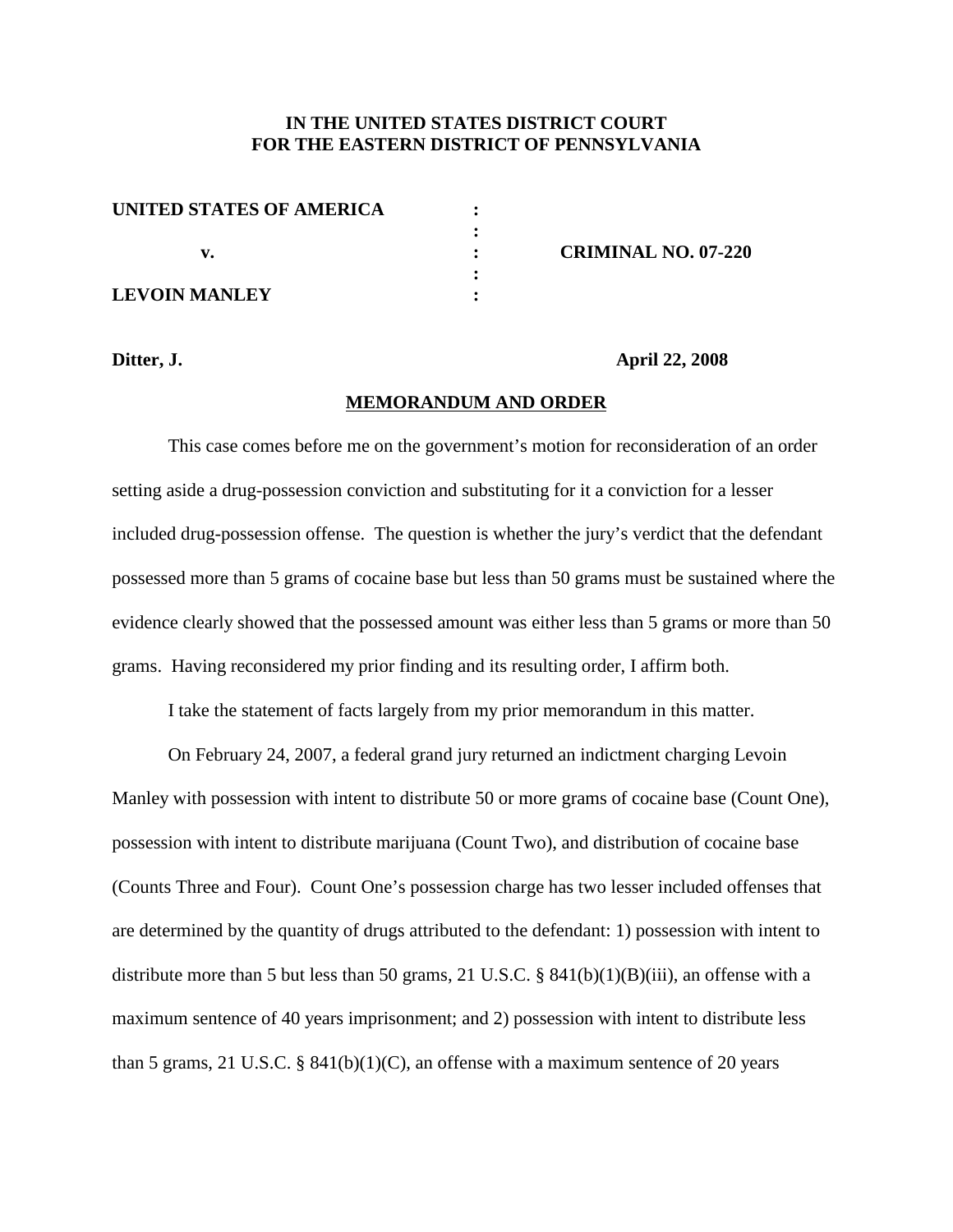imprisonment. <sup>1</sup> The jury convicted Manley of the lesser included offense in Count One, possession with intent to deliver more than 5 but less than 50 grams of cocaine base and the two distribution counts. He was found not guilty of possession with intent to distribute marijuana.

The evidence presented at trial established that cocaine base was located in two separate areas of Manley's home. At the time of his arrest, Manley told the police that the drugs were in the bedroom. From a second floor bedroom, police seized 3.275 grams of cocaine base and found mail addressed to Manley. During the course of the search of the Manley home, police seized a book bag containing 69.05 grams of cocaine base from an unplugged freezer located in the first floor kitchen. The cocaine base in the book bag was packaged in three separate plastic bags. One bag contained 15 packets weighing a total of 2.24 grams, the second bag contained 300 packets weighing a total of 52 grams, and the third bag contained a chunk of cocaine base weighing 14.81 grams. The police also found a package containing approximately 1,553 grams of marijuana hidden in a backyard grill.

From the locations of the various quantities of cocaine base, it is apparent the jury could have logically found Manley possessed all that was found in the book bag, that is, 69.05 grams plus the 3.275 grams from the upstairs bedroom, just the amount in the book bag, or just the amount upstairs. How the jury could find Manley possessed more than 5 but less than 50 grams of cocaine base is not at all apparent.

In support of its motion for reconsideration, the government asserts that the jury attributed some but not all of the drugs found in the book bag to Manley. In effect, the

 $<sup>1</sup>$  The jury was not instructed on the lesser-included offense of less than 5 grams nor was that option given</sup> on the verdict sheet.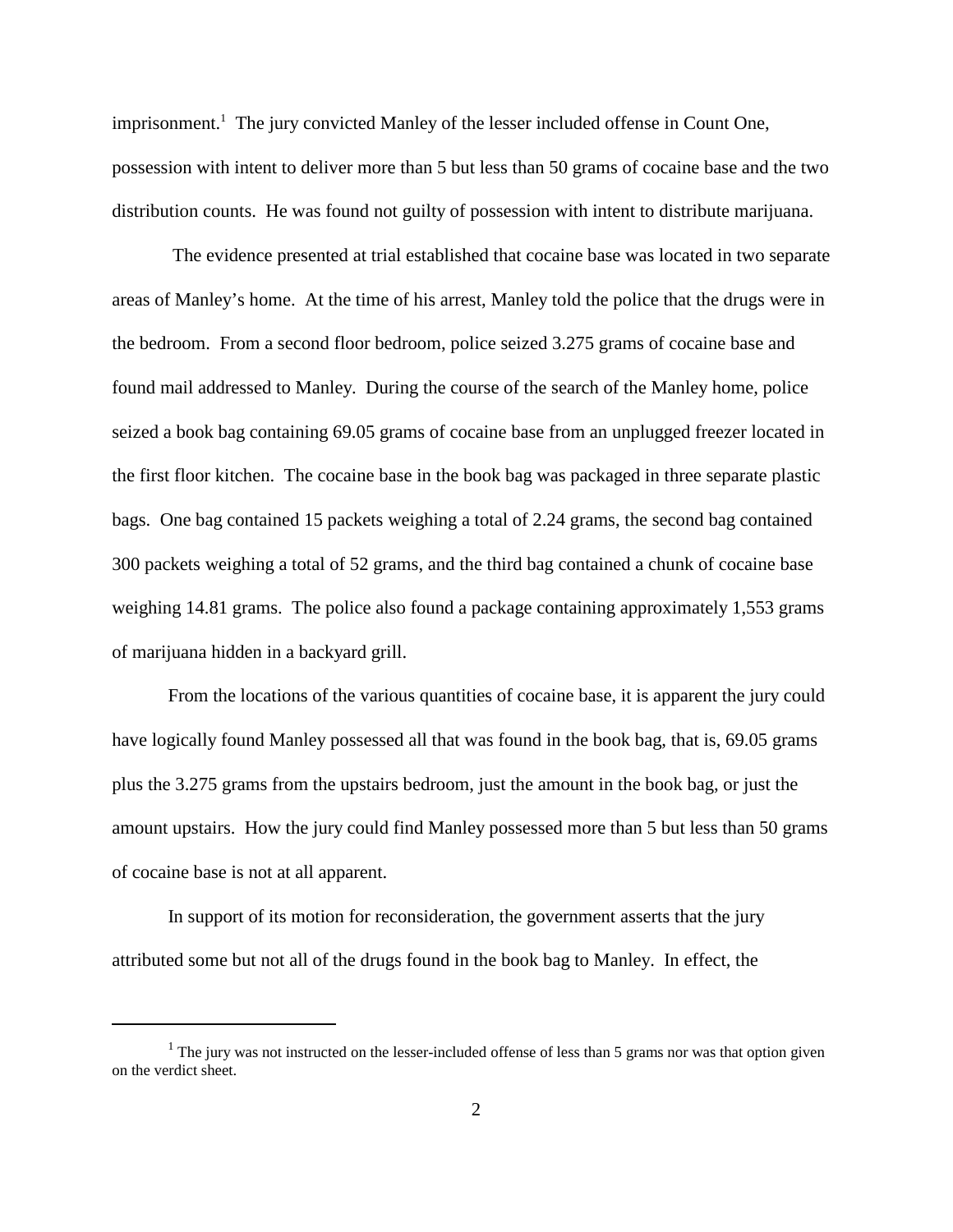government speculates that perhaps the jury attributed the drugs found in the bedroom and one or both of the two smaller quantities found in the book bag to Manley  $(3.25 + 2.24 + 14.81 = 20.30$ grams;  $3.25 + 2.24 = 5.49$  grams; or  $3.25 + 14.81 = 18.06$  grams). Or, maybe the jury concluded that only the two packages containing the smaller quantities of cocaine base found in the book bag belonged to Manley  $(2.24 + 14.81 = 17.05$  grams). No other combination of the drugs as packaged could have resulted in a conviction for possession of more than 5 but less than 50 grams of cocaine base.

Thus, only if Manley was found to have possessed some but not all of the cocaine base recovered from the book bag can a weight of more than 5 grams but less than 50 grams be realized. And the problem is, of course, that the book bag presented an either or proposition because there was no evidence to suggest that either or both of the lesser amounts in the book bag were possessed by someone other than the person who possessed the greater amount.

In his post-trial motion, the defendant argued that there was insufficient evidence to support the jury's verdict. He contended that he was entitled to a new trial or in the alternative, that a judgment of acquittal should be entered on the offense of possession with intent to distribute more than 5 grams but less than 50 grams of cocaine base, and in its place, a judgment of conviction should be entered on the lesser included offense of possession with intent to distribute less than 5 grams of cocaine base. I agreed with Manley's alternative contention and my order of March 6, 2008, provided that result.

It is that result the government wants reconsidered. I have done so.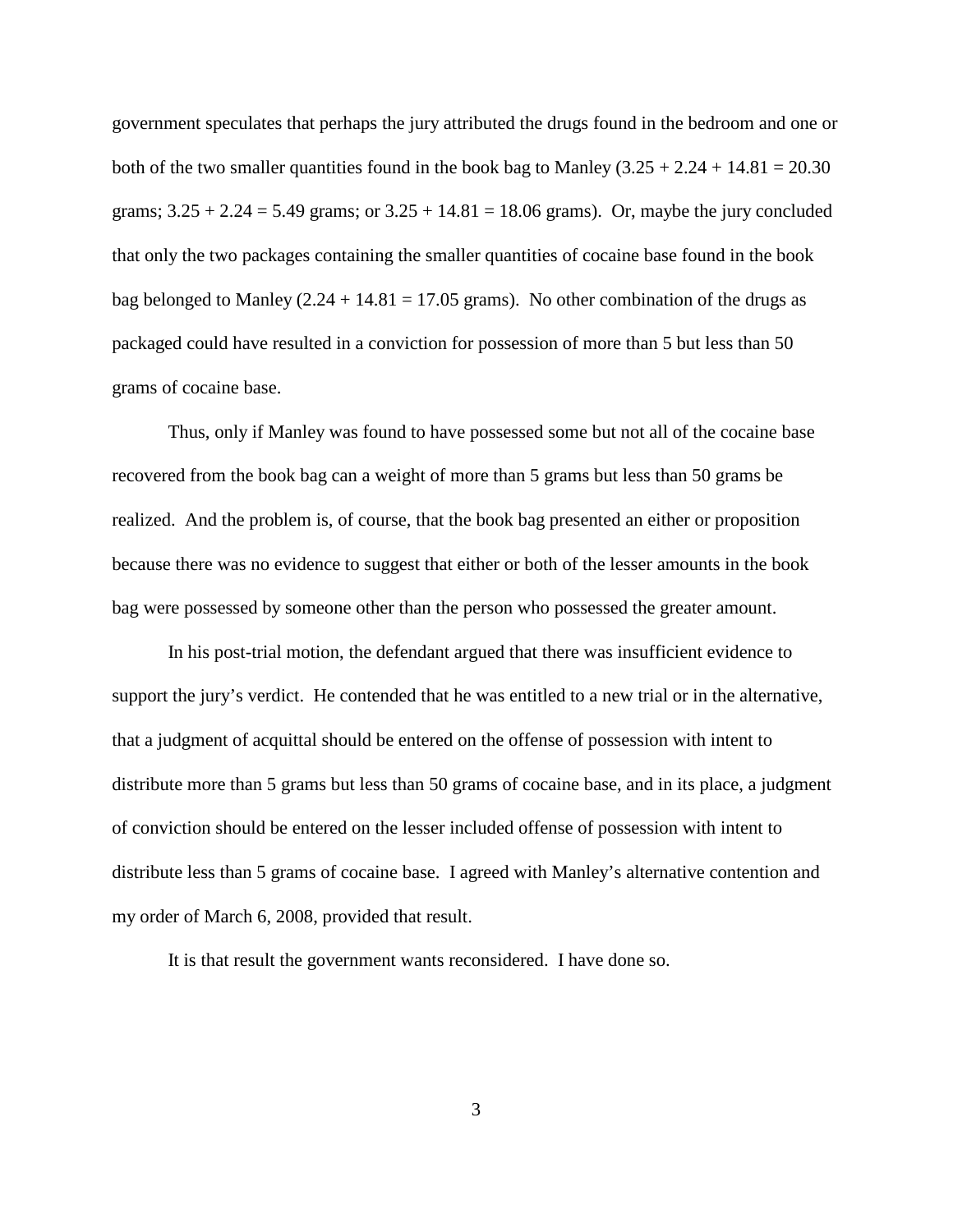Two important principles are applicable in this matter:

First, a criminal defendant is to be afforded the court's independent review of the sufficiency of the evidence adduced at trial to see whether it could support any rational determination of guilt beyond a reasonable doubt. *United States v. Powell,* 469 U.S. 57 (l984). Second, a conviction must be upheld if any rational trier of fact could have found the essential elements of the offense beyond a reasonable doubt, *United States v. Gibbs,* 190 F. 3d 188 (3rd Cir. 1990), and the court should not usurp the jury's function, *United States v. Jannotti,* 673 F. 2d 578 (3rd Cir. 1982). However, where the evidence clearly fails to support a verdict, a conviction must be reversed. *United States v. Inigo,* 925 F. 2d 641, 649 (3rd Cir. 1991).

As Mr. Justice Clarence Thomas so concisely stated when writing as a judge for the Court of Appeals:

Overturning a jury's determination of guilt on the ground of insufficient evidence is not a task that we undertake lightly. As an appellate court, we owe tremendous deference to a jury verdict; we must consider the evidence in the light most favorable to the government, see *Glasser v. United States*, 315 U.S. 60, 80 (1942), and affirm the judgment if "*any* rational trier of fact could have found the essential elements of the crime beyond a reasonable doubt," *Jackson v. Virginia*, 443 U.S. 307 (1979). We do not, however, fulfill our duty through rote incantation of these principles followed by summary affirmance. We must ensure that the evidence adduced at trial is sufficient to support a verdict as a matter of law. A jury is entitled to draw a vast range of reasonable inferences from evidence, but may not base a verdict on mere speculation.

*United States v. Long*, 905 F.2d 1572, 1576 (D.C. Cir. 1990). These principles apply equally to a

trial court on review of a jury verdict.

Those cases which support the black letter rule that where possible a jury's verdict

should not be overruled fall into several categories:

Multiple Count Indictments: *See Powell,* 469 U.S. at 64-69 (no reason to vacate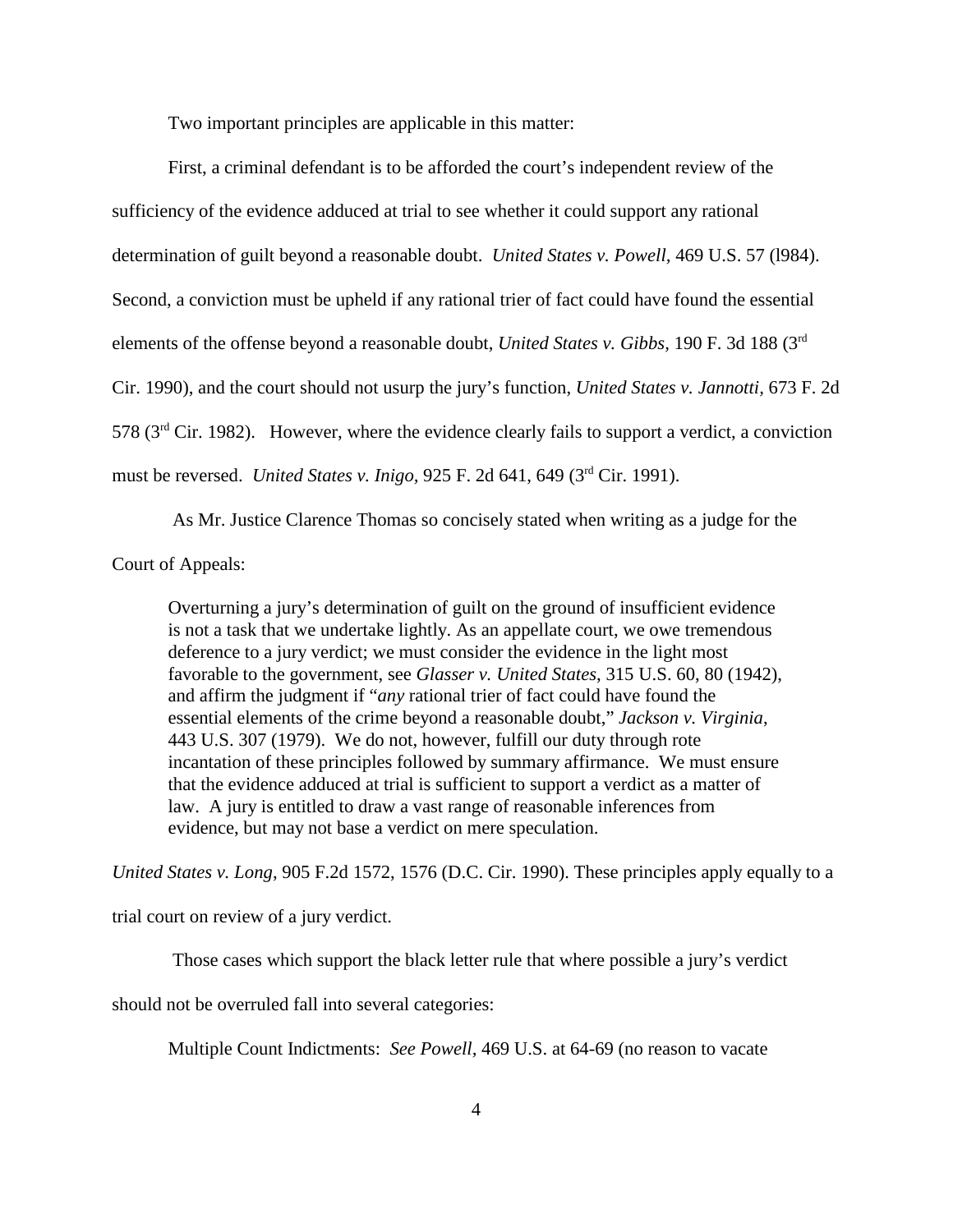conviction because jury reached inconsistent verdicts in multiple-count indictment case); *United States v. Gross,* 961 F.2d 1097 (3rd Cir. 1992) (same); *United States v. Vastine,* 363 F. 2d 853  $(3<sup>rd</sup> Cir. 1966)$  (same).

Conspiracy Offenses: *See United States v. Gonzalez,* 918 F. 2d 1129 (3rd Cir. 1990) (defendant's use of gun during drug transaction was foreseeable and therefore his fellow conspirators may be found guilty of firearms offense.); *United States v. Gibbs,* 190 F. 3d. 188 (3rd Cir. 1990) (purchaser of drugs can be found guilty of furthering objects of the conspiracy).

Accomplices: *See United States v. Frorup,* 963 F.2d 41 (3rd Cir. 1992) (one who aids and abets a drug sale may be found guilty of possession with intent to deliver); *United States v. Williams,* 739 F.2d 936 (3<sup>rd</sup> 1984) (all burglars may be found guilty of its possession where gun found in car).

Circumstantial Evidence: *See United States v. McNeil,* 887 F.2d 448 (3rd 1989) (circumstantial evidence may be basis of guilty verdict for solicitation to murder).

All of these cases are well-reasoned and reach a logical result. However, the problem here is different. It is not a question of different results from the same evidence, which crimes are covered by the same evidence, which defendants can be found guilty from the same evidence, or the strength of circumstantial evidence. Here the question concerns the dearth of evidence.

There was evidence presented from which the jury could have concluded that the person who possessed the cocaine base found in the upstairs bedroom and the person who possessed the quantities in the book bag were not the same. Manley directed the police to the drugs found in his bedroom. The police also found mail addressed to Manley as further evidence of constructive possession. On the other hand, there was no such evidence connecting Manley to the book bag in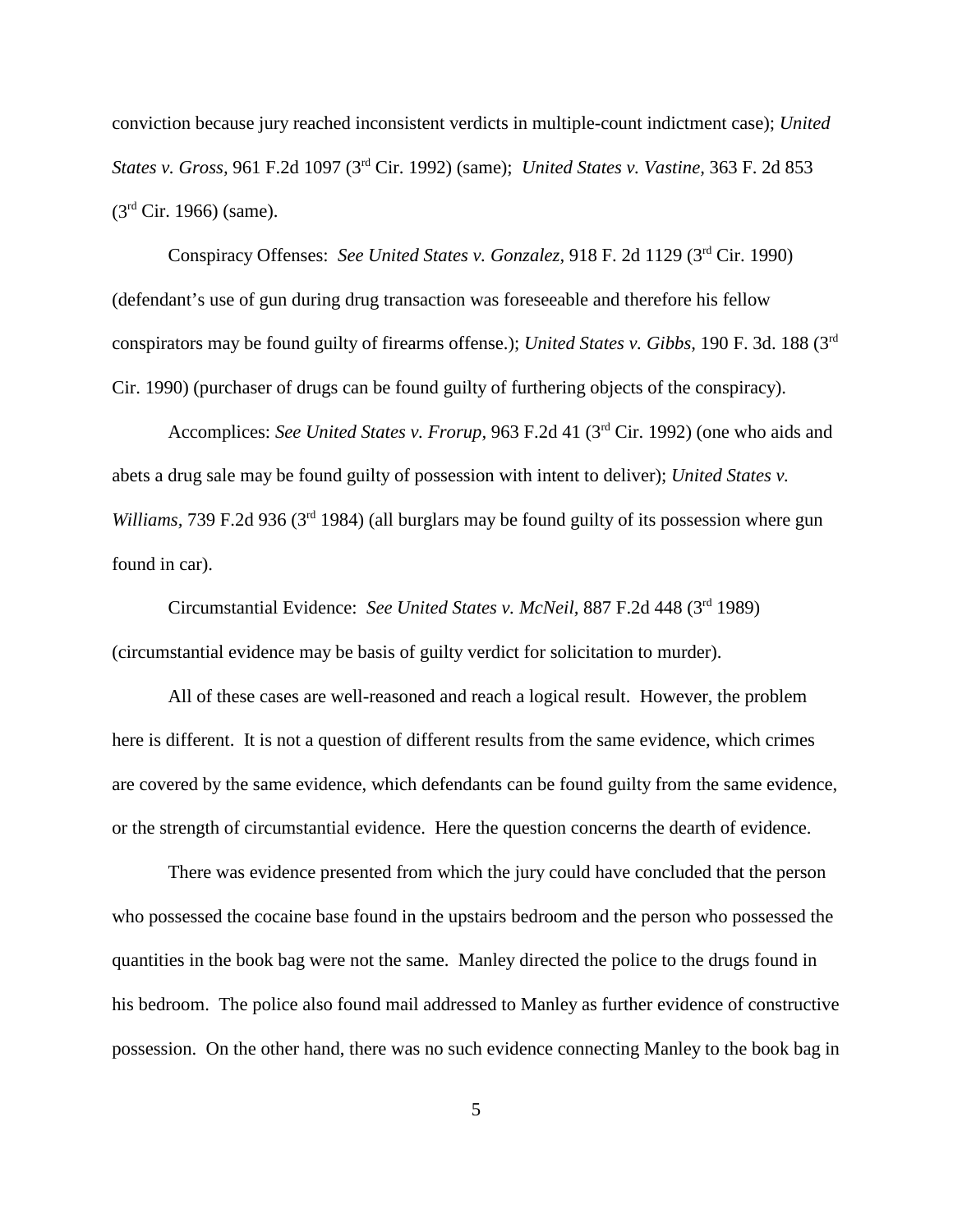the kitchen or the marijuana in the outside grill. Manley's acquittal on the possession of marijuana charge is also consistent with a finding that Manley only possessed the drugs to which he referred and which were found in his bedroom.

Simply stated, there is no way a rational juror – much less twelve rational jurors – could have been convinced beyond a reasonable doubt that some but not all the cocaine base found in the book bag was possessed by the defendant. Yes, it is possible that a member of Manley's family or a casual visitor to the Manley home could have opened the freezer, opened the book bag, and being a trusting soul, added his 300 packets of cocaine base weighing 52 grams to the minor quantities already there. Possible but highly improbable, and above all, there was no evidence to support such a finding. It was not argued to the jury by Manley's astute counsel. It was not covered by a request for charge or in my charge. A possible explanation without any basis in the evidence is mere speculation and is not a substitute for evidence. While after a favorable verdict, the government is entitled to all the inferences that reasonably can be taken from the evidence, the government is not entitled to any of the inferences that can be drawn from speculation, perhaps, or maybe.

For the reasons discussed above and in my March 6, 2008 memorandum and order, the motion for reconsideration will be denied.